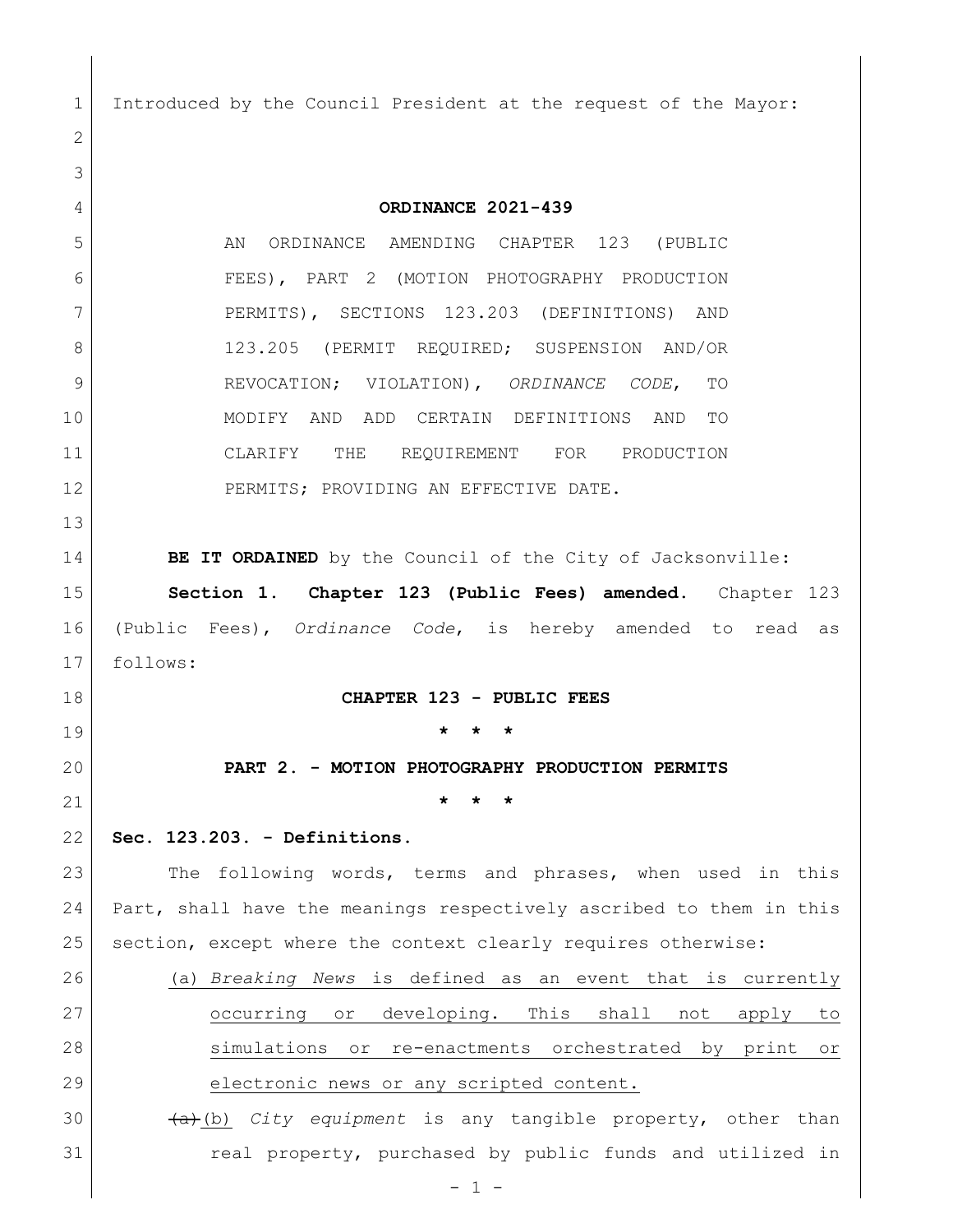1 1 the normal course and scope of providing governmental 2 service by the City of Jacksonville. 3 (b)(c) *City facility* is any public street, sidewalk, place or 4 building owned or controlled by or under the jurisdiction 5 of the City of Jacksonville to include, but not be limited 6 to, City parks and recreation facilities, the ALLTEL 7 | Municipal Stadiumincluding all grounds surrounding, all 8 sports complex facilities, including the Coliseum, and 9 City Hall. 10 (d) *Commercial* means film, video, digital, or other electronic 11 media for sale or distribution to further business 12 interests. 13 (c)(e) *Executive Director* is the Executor Director of the 14 Office of Economic Development. 15 (d)(f) *Film Commissioner* is the Manager of the Film and 16 Television Commission, a division of the Office of 17 Economic Development. 18 (e)(g) *Motion photography* is the commercial taking of still, 19 live, or motion picture production whether made on or by 20 film, video, digital, or any other electronic device used 21 1 to produce theatrical motion pictures, television, and 22 streaming entertainment motion pictures, industrial motion 23 pictures, television commercials, social media, internet-24 based content, animation, or print media, regardless of 25 platform, is the commercial taking or making of a motion 26 **picture, television, videotape, or film production** 27 utilizing City equipment or utilizing City facilities. 28 This term shall include, and a production permit shall be 29 required for, such commercial productions on private 30 property not at a studio involving the erection of tents 31 or other temporary structures or involving the use of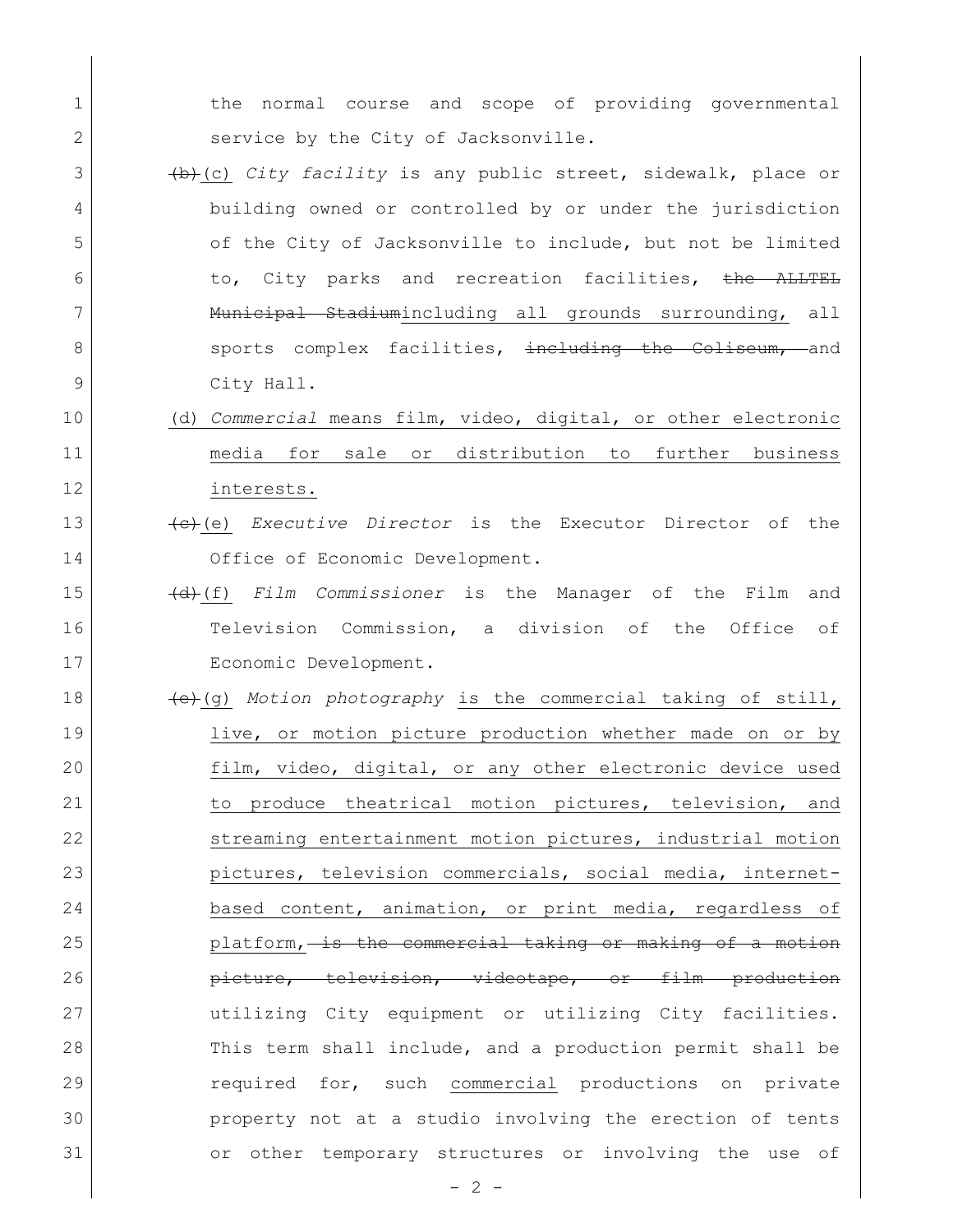| 1  | pyrotechnics, explosives, or other incendiary devices.                    |
|----|---------------------------------------------------------------------------|
| 2  | This term shall not include the shooting of such film at                  |
| 3  | studios constructed for such purpose where no City                        |
| 4  | equipment or City facilities are involved and shall not                   |
| 5  | include any breaking news. nows feature, still                            |
| 6  | photography, or documentary production.                                   |
| 7  | $\overbrace{f+(h)}$ Production permit (also referred to herein as permit) |
| 8  | is the permit required by this Part.                                      |
| 9  | (Ord. 97-881-E, § 1; Ord. 2012-364-E, § 10)                               |
| 10 |                                                                           |
| 11 | Sec. 123.205. - Permit required; suspension and/or revocation;            |
| 12 | violation.                                                                |
| 13 | (a) No person shall film or take photos or do any other type              |
| 14 | of motion photography for any commercial purpose within a                 |
| 15 | state or local publicly owned or controlled site,                         |
| 16 | facility, or right-of-way within the City of Jacksonville                 |
| 17 | without first obtaining a permit.                                         |
| 18 | (b) Exceptions. Nothing in this section shall require any                 |
| 19 | permit from:                                                              |
| 20 | (i) Any individuals filming, taking photos,<br>$\circ$ r                  |
| 21 | videotaping only for their own personal or family                         |
| 22 | use.                                                                      |
| 23 | $(i$ i)<br>Employees of print or electronic news media when               |
| 24 | filming breaking news events as previously defined.                       |
| 25 | (iii) Any student of a secondary school or college<br>O <sub>T</sub>      |
| 26 | university when filming, taking photos,<br>or                             |
| 27 | videotaping for educational purposes while using a                        |
| 28 | hand-held camera, one camera on one tripod (with the                      |
| 29 | exception of such use on public transit and public                        |
| 30 | transit platforms), hand-held props and/or hand-held                      |
| 31 | equipment with a cast, crew, and personnel of three                       |
|    |                                                                           |

 $\overline{\phantom{a}}$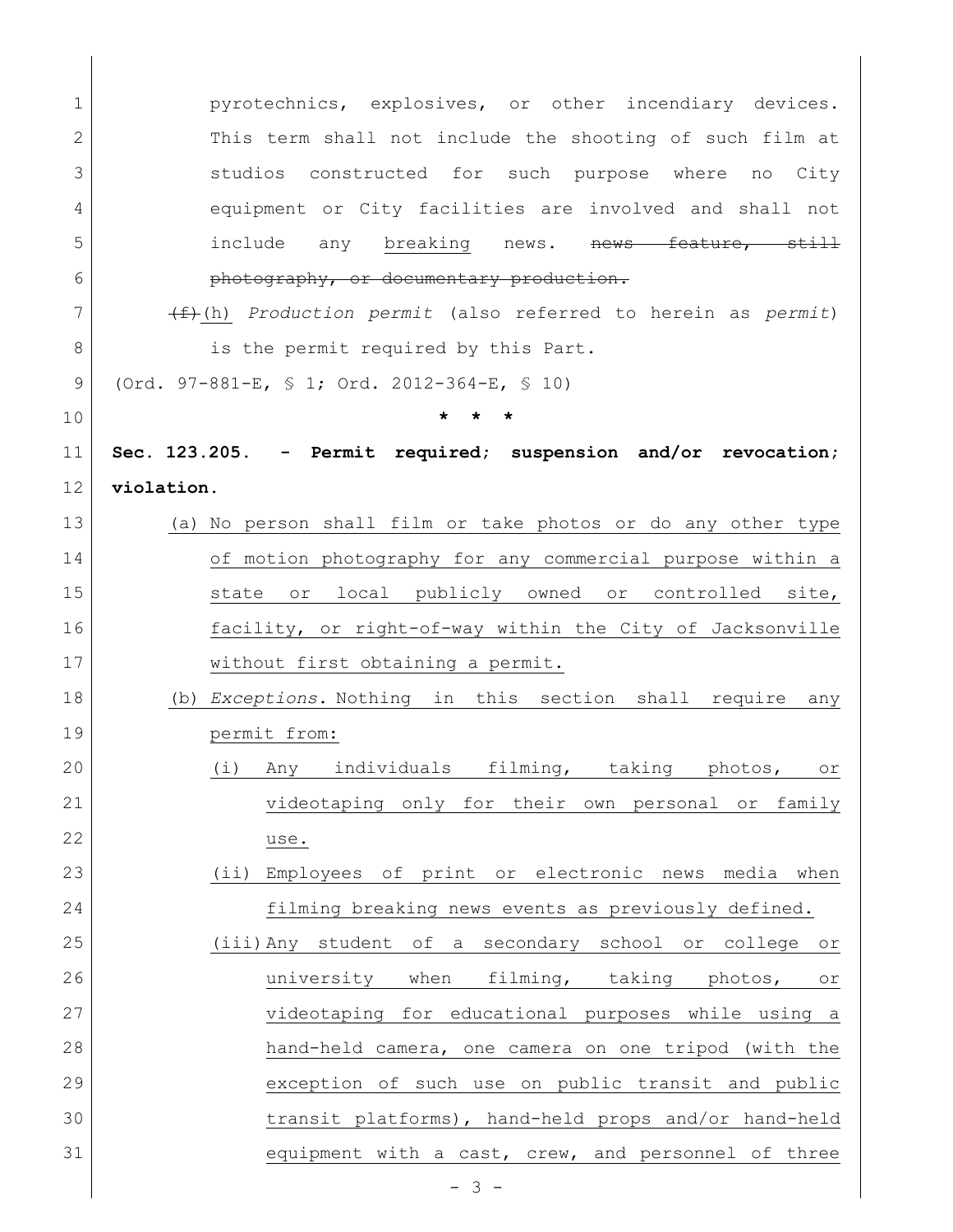1 or fewer people who are: (1) not asserting exclusive 2 and the original or controlled property; (2) not 3 using prop weapons, fire, pyrotechnics, animals, prop 4 vehicles, stunts, or actors in police, fire, or other 5 emergency personnel uniform; (3) not requesting 6 parking privileges for production vehicles; (4) not 7 fighting, whether real or simulated; (5) not using or 8 | endetage projecting noise with profane, vulgar, or indecent 9 language or other language in public that is likely 10 10 to incite violence or panic; (6) not creating noise 11 Which is frequent, habitual, or long, and plainly 12 audible at a distance of one hundred (100) feet from 13 13 the area where the individual is located; (7) not 14 filming or taking photos at state or local publicly 15 City owned or controlled property subject to contract 16 by a private party; (8) not simulating the use or 17 Sale of drugs; and, (9) not otherwise requesting an 18 exemption from the City's rules and regulations or 19 engaging in conduct that would require an exemption 20 from the City's rules and regulations.

 $(a)+(c)$  No person shall advertise, engage in, participate in, and/or start any motion photography production unless a production permit shall first have been obtained from 24 and signed by the Executive Director, or designee. Violation of this section shall be punishable as a class "D" offense as defined in Section 632.101.

 (b)(d) Failure to comply with the terms and conditions of the production permit once issued shall be grounds for immediate suspension of the production until such time as the noncompliance is remedied. The suspension shall be initially communicated orally, followed by a written